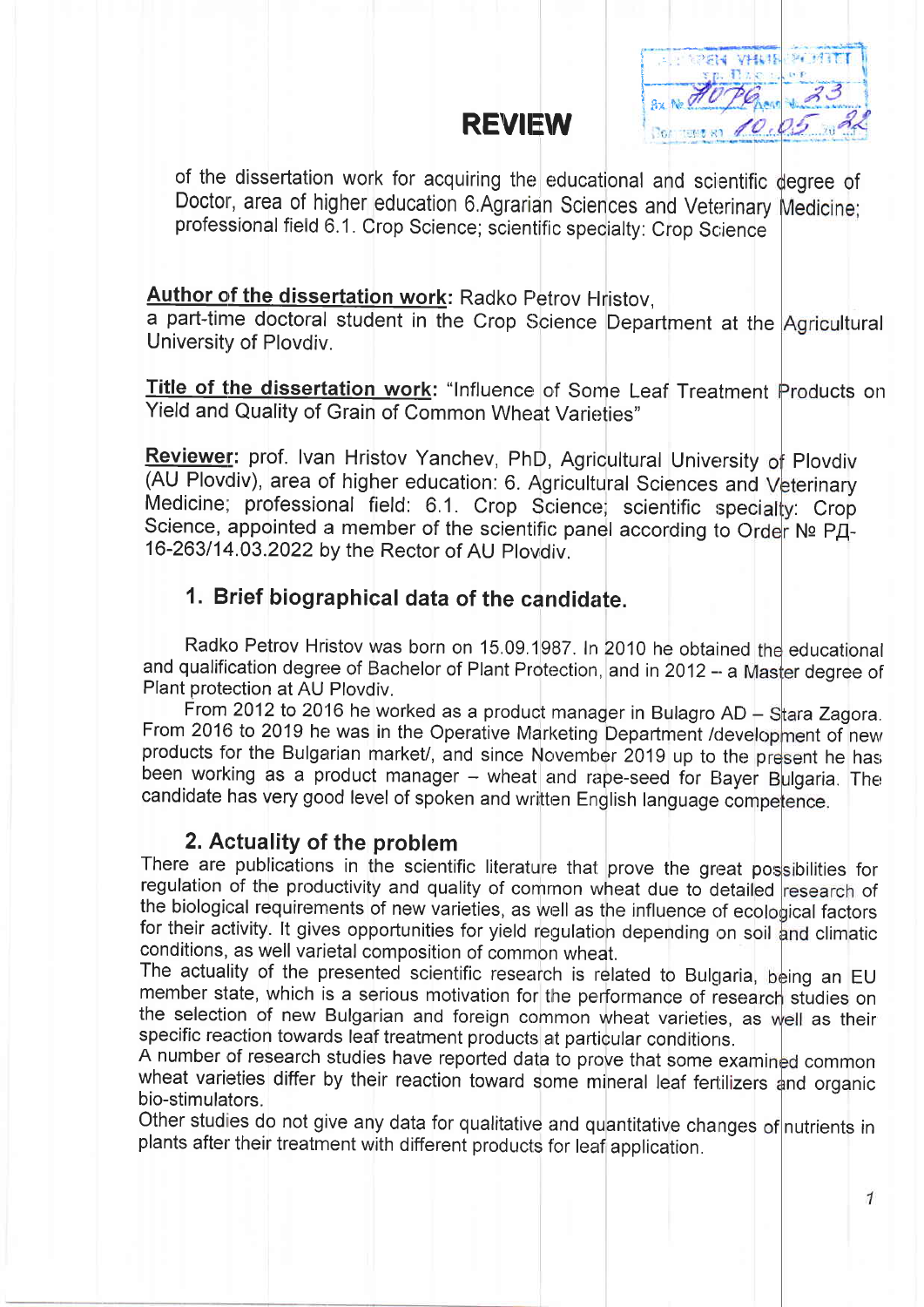There have been not enough studies on new mineral leaf fertilizers enriched in microelements and organic bio-stimulators on common wheat yield after treatment individual and in combination with leaf bio-active substances, as well as with macro and micro-fertilizers.

material used for the population living. Studies, related to quantity factors, as well as grain quality factors of common wheat, are timely and useful for theory and practice and for production increase of this valuable raw

# 3. Aim, tasks and methods of the research study.

Aim - to establish the influence of Plantafol and Bombandier leaf treatmen products on grain yield and quality of common wheat varieties: Enola Anapurna, Ginra and Bilyana.

Tasks - to establish the influence of Plantafol and Bombandier leaf treatment products on growth of common wheat varieties: Enola, Anap<mark>urna, Ginra</mark> and Bilyana, on yield structural elements, on productivity, and their influence on the qualitative grain indicators /physical and chemical/ of these common wheat varieties.

In order to achieve the given aims and tasks, three-year field experiments were performed for the period 2016-2019.

The experiment was set on the Training and Experimental Field of Crop Science Department by the method of fractional parcels in four repetitions with size of the crop parcel -  $15 \text{ m}^2$ .

#### Studied factors and their levels

Factor A -- variety: A<sub>1</sub> -- Enola (standard); A<sub>2</sub> -- Anapurna; A<sub>3</sub> -- Ginra; A<sub>4</sub> -- Bilyana<br>Factor B Factor  $\overline{B}$  – leaf treatment products:  $B_0$  – control (untreated and unfertilized);  $B_1$  – control (untreated and fertilized);  $B_2$  - Plantafol – 250 g/da;  $B_3$  – Bombandier – 400 m/da;  $B_4$  – Plantafol (250 g/da) + Bombandier (400 ml/da) ml/da;  $B_4$  -- Plantafol (250 g/da) + Bombandier (400 ml/da)

The application of Plantafol and Bombandier leaf treatment products was performed individually and in combination in the following stage of wheat growth - end of tillering and beginning of jointing (29-31by Zadoks' scale).

#### Phenology observations

The main phenology stages were registered by Zadoks' scale (shooting (Z10), tillering  $(Z22)$ , jointing  $(Z31)$ , boot stage  $(Z57)$ , maturing  $(Z94)$ ).

#### **Morphological observations**

- they were performed on 1/4 m<sup>2</sup> in 4 repetitions; - tillering was done in the autumn -<br>umber of plants m<sup>2</sup>: number of plants  $m^2$ ;

- at the beginning of tillering – number of plants and number of tillers per  $m^2$ ;

- at jointing – number of main stems per  $m^2$ ;<br>- at maturing – plant height (from 10 plants), number of main stems per m<sup>2</sup>.

- at maturing – plant height (from 10 plants), number of main stems per m<sup>2</sup>.<br>The morphological features were analyzed with relation to the influence of the preparations towards the untreated and unfertilized controls individually.

#### Structural elements of yield

- ear length, cm; - number of ears per ear, number; - number of grains per ear, number

- mass of grains in an ear, g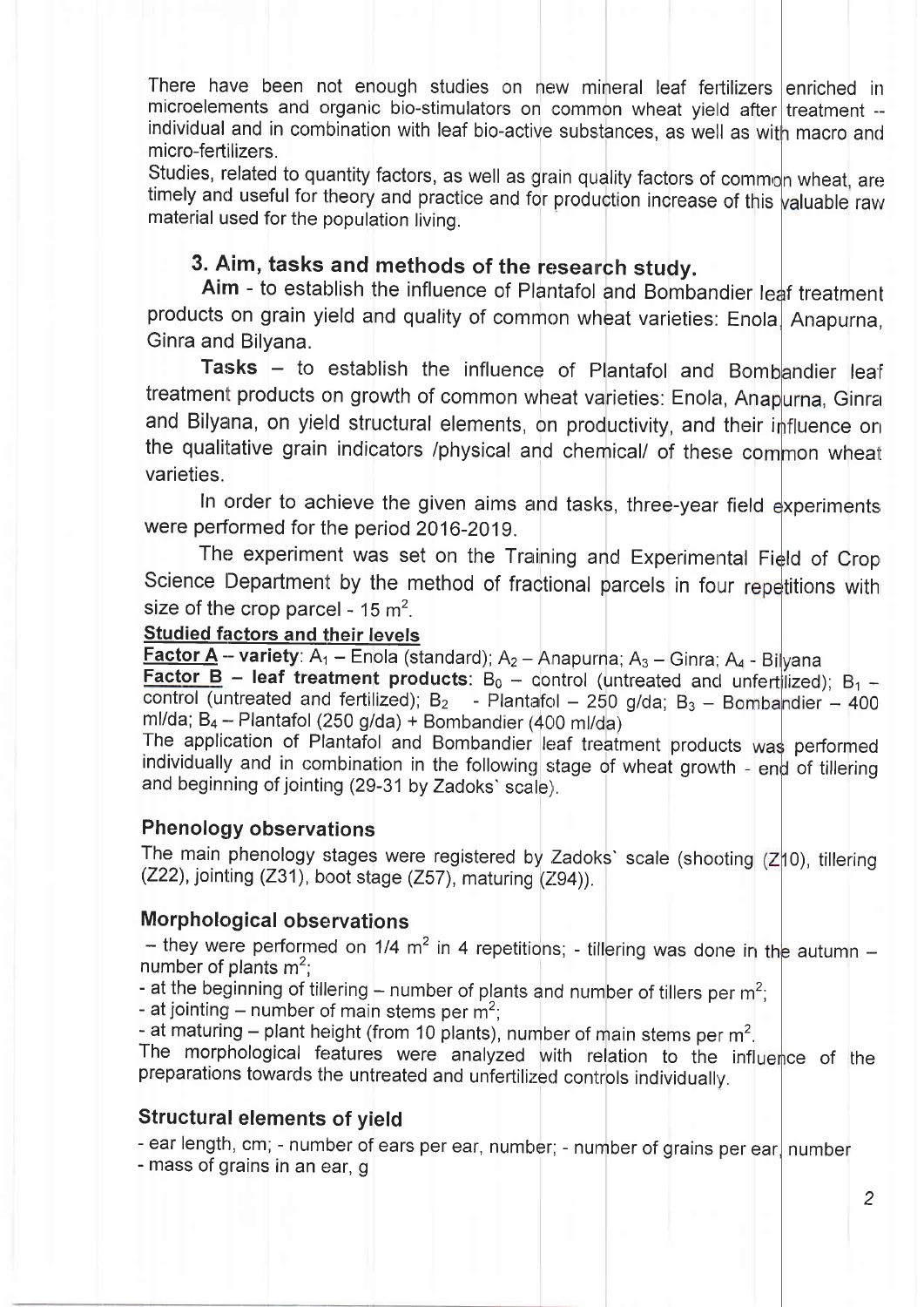Grain yield, kg/da (estimated toward standard grain moisture (13%).

### Physical indicators of grain

 $-$  mass of 1000 grains, (g)  $-$  with weighing 2 samples per 500 grains;

 $-$  hectoliter mass,  $(kg)$  – with a pair of scales;

#### Biochemical analysis of grain

- content of protein in grain - in % by Keldal;

- content of wet and dry gluten in grain - in % with a gluten-washer;

- content of starch - in  $%$ 

- content of fats - in %.

#### Physiological analyses

- leaf gas exchange; - chlorophyll fluorescence; - photosynthetic pigments (by Lichthentaler, 1987)

#### Mathematical data processing

In order to establish the influence of leaf treatment on the studied elements, data were processed by ANOVA method. Mathematical data processing from the conducted experiments was performed with SPSS-16 program. A dispersion analysis was applied ir order to be done statistical evaluation for the presence or the lack of proven differences with relation to the studied features for each variety, as well as for all possible combinations between the levels of the studied factors. The multi-rang test of Dunkar was used in order to establish differences between the examined options at the smalles significant margin  $(LSD) - 0.05$  (5%).

## 4. llllustration and presentation of the received results

Taking into account the volume and structure of the separate chapters of the dissertation works, it meets the requirements for acquiring the educational and qualification degree of Doctor.

The present dissertation work consists of 154 pages: introduction  $-$  2 pages literature preview  $-$  26 pages; actuality of the issue  $-$  2 pages; aim and tasks  $-$  1 page methodology of the experimental work  $-15$  pages; agro-machinery  $-1$  page; soil and climatic conditions  $-7$  pages; results and discussion  $-78$  pages; conclusions and contributions  $-5$  pages; references  $-12$  pages. The dissertation work is illustrated with 49 tables, 9 photographs, 1 figure and 1 scheme, which are appropriately formed and gave useful information. The dissertation work is well structured; it contains all necessary chapters and corresponds to the claimed aims and tasks. It was written on good standard and terminological language. It contains scientific and scientific-applied results, which represent original contribution in science. It is evident that the candidate possesses thorough theoretical knowledge by the scientific specialty Plant Science and is able to provide individual research.

#### 5. Discussion of results and references

Results and Discussion chapter is presented on 78 pages. It includes 4 subchapters. The previous chapter comprehensively describes the methodology of experiments, the indicators under analysis, the used methods. Result discussion is done in sections. They are generalized in 10 conclusions at the end of the dissertation work

In subchapter 1 entitled Influence of Treatment with Mineral Leaf Fertilizers Enriched with Microelements and Leaf Bio-stimulators on the Structural Elements of Wheat Yield it was established that maturity stage continued between 41-46 days in 2016/2017, 43-45 days in 2017/18 and 45-48 days in 2018/19.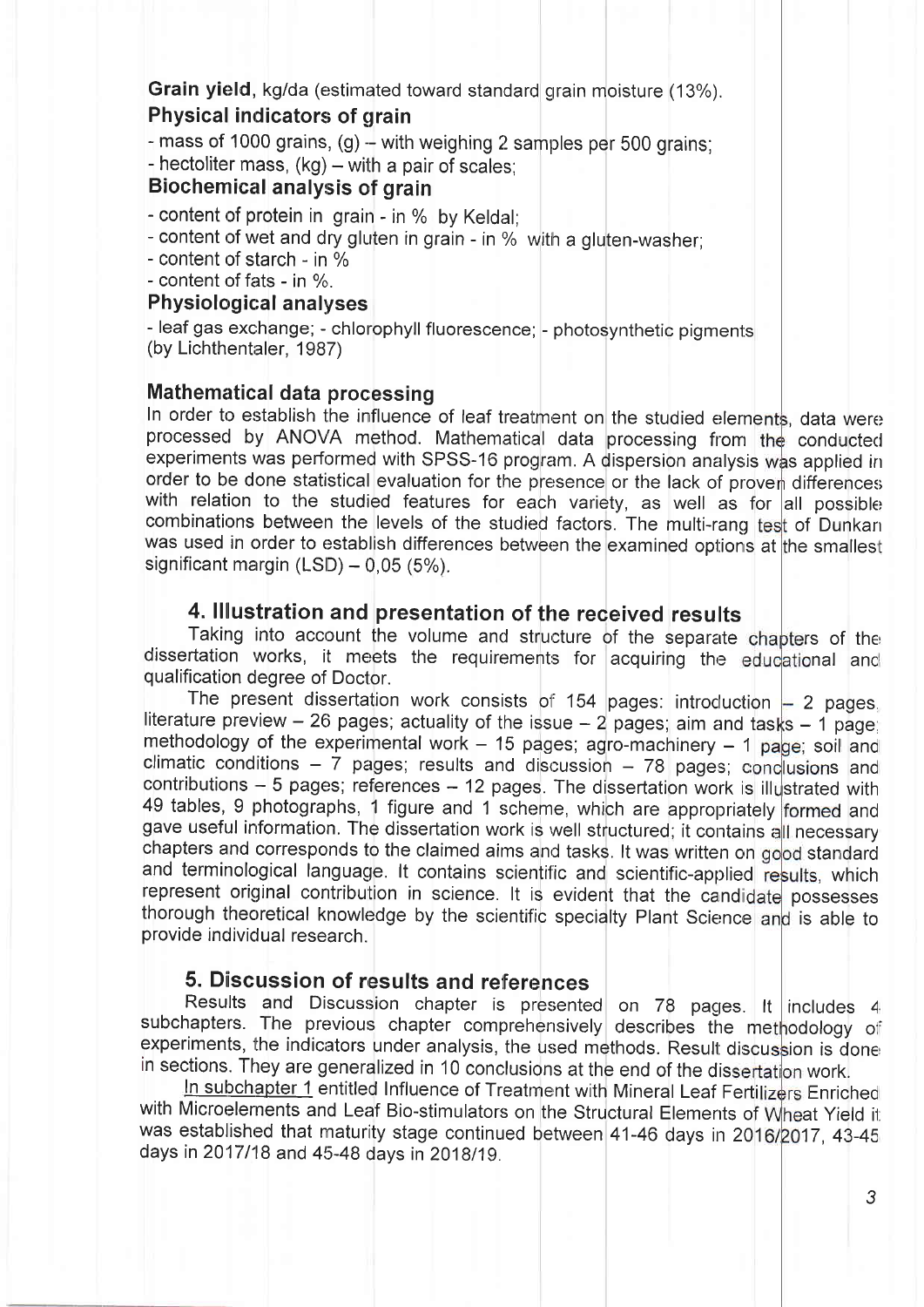All varieties had similar maturity stages and do not differ considerably from each other. A reason for this is that the tested varieties - Enola, Anapurna, Ginra and Bilyana are early-mature in average, and being cultivated under equal climatic conditions they mature identically.

Regarding the number of shooting plants, the highest number was for Anapurna wheat variety with 403,76 plants in average, followed by Bilyana variety with 375,32 plants, Enola variety with 359.4 plants and Ginra with 345 plants per m2. The number of shooting plants secures crop potential and yield form the beginning of wheat cultivation. Regarding the number of dormant plants in the winter period, variation was as follows: for Bilyana variety - 82 %, for Ginra variety – 90%, for Ahapurna variety – 95%, for Enola variety – 95%. The survival rate of the examined wheat varieties was determined as very good taking into account the conditions of the experimental period. The highest tillering ability had Anapurna variety with 616 братя/m<sup>2</sup> averagely for the three test years. followed by Enola with 550 tillers/  $m^2$ , Ginra with 509 tillers/  $m^2$  and Bilyana with 500 tillers/m<sup>2</sup>. The highest productive tillering had Ginra variety with 441 stems/ m<sup>2</sup> followed by Enola with 434 stems/ $m^2$ , Anapurna with 431 stems/ $m^2$  and Bilyana with 419 stems/  $m<sup>2</sup>$ 

In subchapter 2 entitled Structural Elements of Yield it was proved that for Enola variety the greater number of ears was registered in variants treated with Plantagol and the combination Plantafol+Bombandier. The lowest value was registered for the untreated and unfertilized control  $(B_0)$ . The highest value of this element was reported in the combined application of both preparations for Anapurna variety. Taking into account Ginra variety, it was established that the untreated control  $(B_1)$  had higher reveal of this feature. All differences towards  $B_0$  and  $B_1$  in Bilyana variety were unproven, which showed no considerable difference of feature's reveal due to the tested leaf treatment products. The most significant difference was reported for Ginra variants, which were not treated with the leaf treatment products, as well as Enola variants, treated with the combination of both products and with Plantafol.

One of the features directly related to grain yield is the number of grains per ear. For Enola variety it was proven that the highest number of grains was received at individual and combined application of both products. For Anapurna variety a higher value of this feature was reported when the variants were treated in combination and individually with Bombandier preparation compared to the reported value of the untreated and unfertilized control. All other differences were non-significant. For Ginra variety it was also proven the difference between the plants with individual application of Bombandier and the untreated and unfertilized control. For Bilyana variety it was not established considerable difference in this indicator. The most significant influence was reported for Anapurna variants treated with Bombandier, as well as those treated in combination of both products compared to the untreated variant. All varieties treated with leaf treatment products were influenced positively and showed higher results.

The indicator Mass of Grains per Ear has a leading role in the formation of yield. For Enola variety it was established that the individual and combined treatment of the variants with the leaf products led to higher values of this indicator compared to both controls  $-B<sub>0</sub>$ and B<sub>1</sub>. The same influence was reported for Anapurna variety. Higher values of the indicator were reported in the individual and combined application of the leaf products. Ginra variety also reacted positively to the combined application of both products, although the differences towards the controls were insignificant. For Bilyana variety there was reported a greater mass of grains per ear for the variant treated with Bombandier compare to B<sub>0</sub>. The most significant influence was reported for anapurna variety treated with the combination of bothe products, as well as the variant treated with Plantafol.

Chapter 3 was entitled Influence of the Application of Mineral Leaf Fertilizers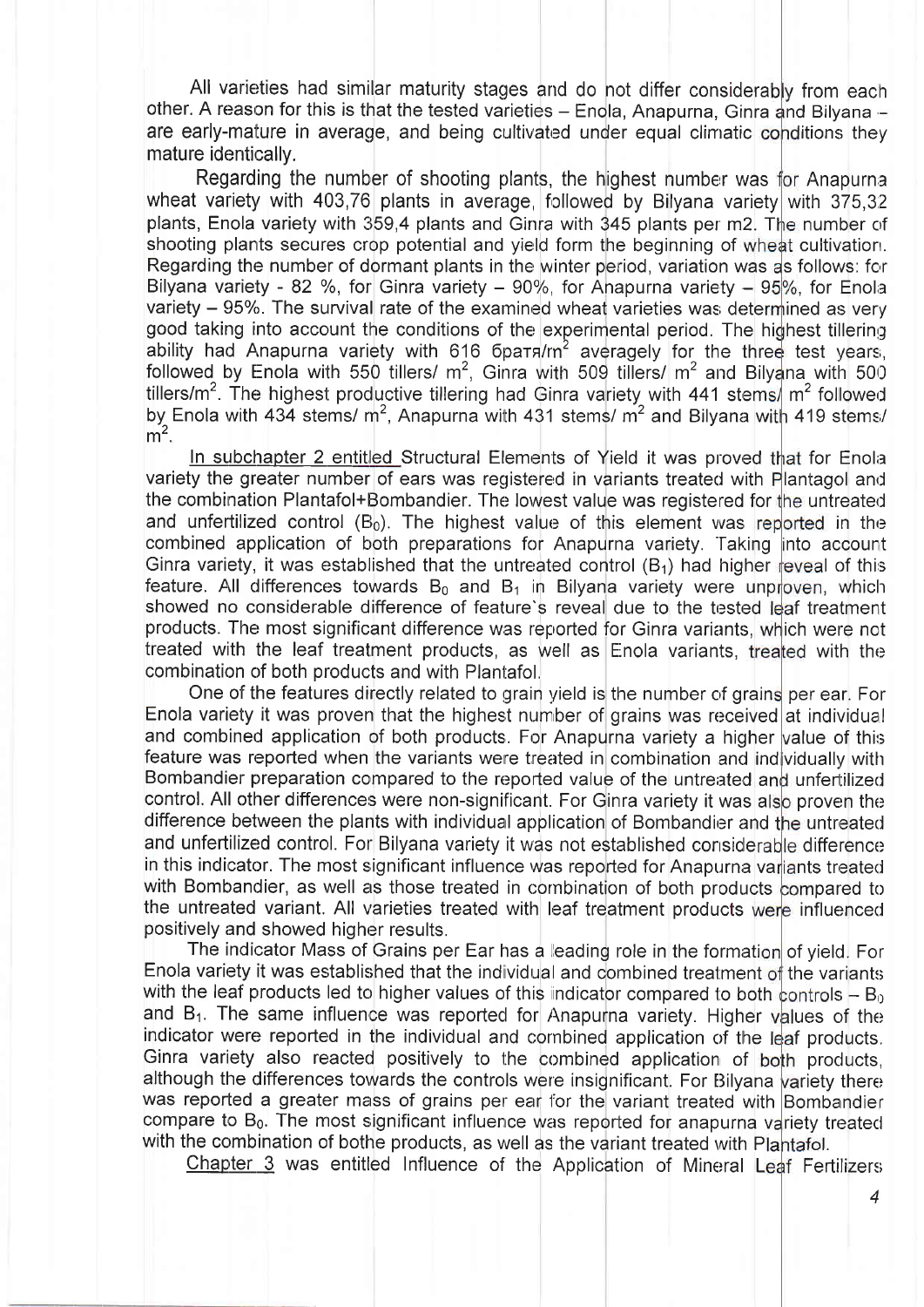Enriched with Microelements and Leaf Bio-stimulators on Wheat Productivity.

For Enola variety the highest yields were established after the combined and<br>individual application of the leaf products. The differences towards both controls were statisticallv proven. For Enola variety the highest yields were established after the combined and

The same was reported for Anapurna variants. The highest yield was established after the combined application of Plantafol+Bombandier, followed by the variants treated<br>individually with Plantafol and Bombandier.

For Ginra variety the higher yield was reported for variants treated indicombination with the tested leaf products compared to both controls. Diferatistically insignificant. For Bilyana variety a higher yield was reported treated with the combined leaf products, followed by the variants treated individually. For Ginra variety the higher yield was reported for variants treated individually and in were statistically insignificant. For Bilyana variety a higher yield was reported for the variant

Results from the mathematical processing proved that Anapurna validity<br>highest average yield after the combined treatment with the leaf products, as<br>their individual application. Anapurna was followed by the variants treat yield, Results from the mathematical processing proved that Anapurna variety had the highest average yield after the combined treatment with the leaf products, as well as after idually wittr the products. For Enola variety the combination Plantafol+Bombandier led to a higher

Subchapter 4 was entitled Economic and Technological Features<br>Wheat Grain. Variants of Enola variety had higher values of the indicator Morgains when treated with Bombandier and the combinations of both produ mass of 1000 grains was registered for the variants of Ginra variety when treated with Bombandier and the combination of both preparations compared to the combination to Bilyana variety, the differences regarding this Subchapter 4 was entitled Economic and Technological Features of Common ss of 1000 grains when treated with Bombandier and the combinations of both products. A higher  $\mathsf{B}^0$ 

statistically proven for the variants treated individually with Bombandier, as well as in combination of both leaf products. The ghest results regarding the mass of 1000 grains were reported for Anapurna variety, as well as for Ginra, treated with the Plantofol+Bombandier. The applied leaf products upon Enola variety influence on the hectolitre mass, especially after the individual treated by Bom after the individual and combined treatment of the leaf products. Plantafol influenced variants compared to the control  $B_0$ . For Bilyana variety the difference between the combined influences of the studied factors towards both controls was proven at a level of significance P 5%. With relation to Bilyana variety, the differences regarding this indicator were were reported for Anapurna variety, as well as for Ginra, treated with the combination Plantofol+Bombandier. The applied leaf products upon Enola variety had positive nt with Bombandier. For Anapurna variety it was established that the combined application of the leaf preparations had significant influence on the hectolitre mass. The influence of Plantafol was also proven. Higher values in the variants of Ginra variety were reported variants compared to the control B<sub>0</sub>. For Bilyana variety the difference between the

Content of nitrogen, proteins and gluten in Enola variety increased compared to the<br>control after treatment with Plantafol, as well as in combination Plantafol+Bombandier.A positive effect on the content of these indicators for anapurna variety was obtreatment with Bombandier and the combination Bombandier+Plantafol. The application of Plantafol and Bombandier and in combination for Ginra var processes (photosynthesis in particular) and grain quality for the four wheat Enola, Anapurna, Ginra and Bilyana. There were observed varietal difference examined indicators as a result of leaf product application. Content of nitrogen, proteins and gluten in Enola variety increased compared to the positive effect on the content of these indicators for anapurna variety was observed after treatment with Bombandier and the combination Bombandier+Plantafol. The individual led to the increase of the content of nitrogen, proteins and gluten. For Bilyana variety Plantafol application, as well as the combined application, also led to the increase of the examined indicators. Plantafol and Bombandier leaf treatment products improved the physiological processes (photosynthesis in particular) and grain quality for the four wheat varieties within the

The literature Review includes 79 titles, 3 of them in Cyrillic, and the res<br>The literature information gathered by the doctoral student Radko Hristov inflexact formulation of the aim and tasks, as well as the correct appr solutions. The literature review related to the factors influencing growth, productivity and quality of common wheat grain was thorough and analytical. The literature review ranged a long period  $-$  from 1991 to 2020. The literature Review includes 79 titles, 3 of them in Cyrillic, and the rest  $-$  in Latin. enced the exact formulation of the aim and tasks, as well as the correct approach for the relevant solutions. The literature review related to the factors influencing growth, productivity and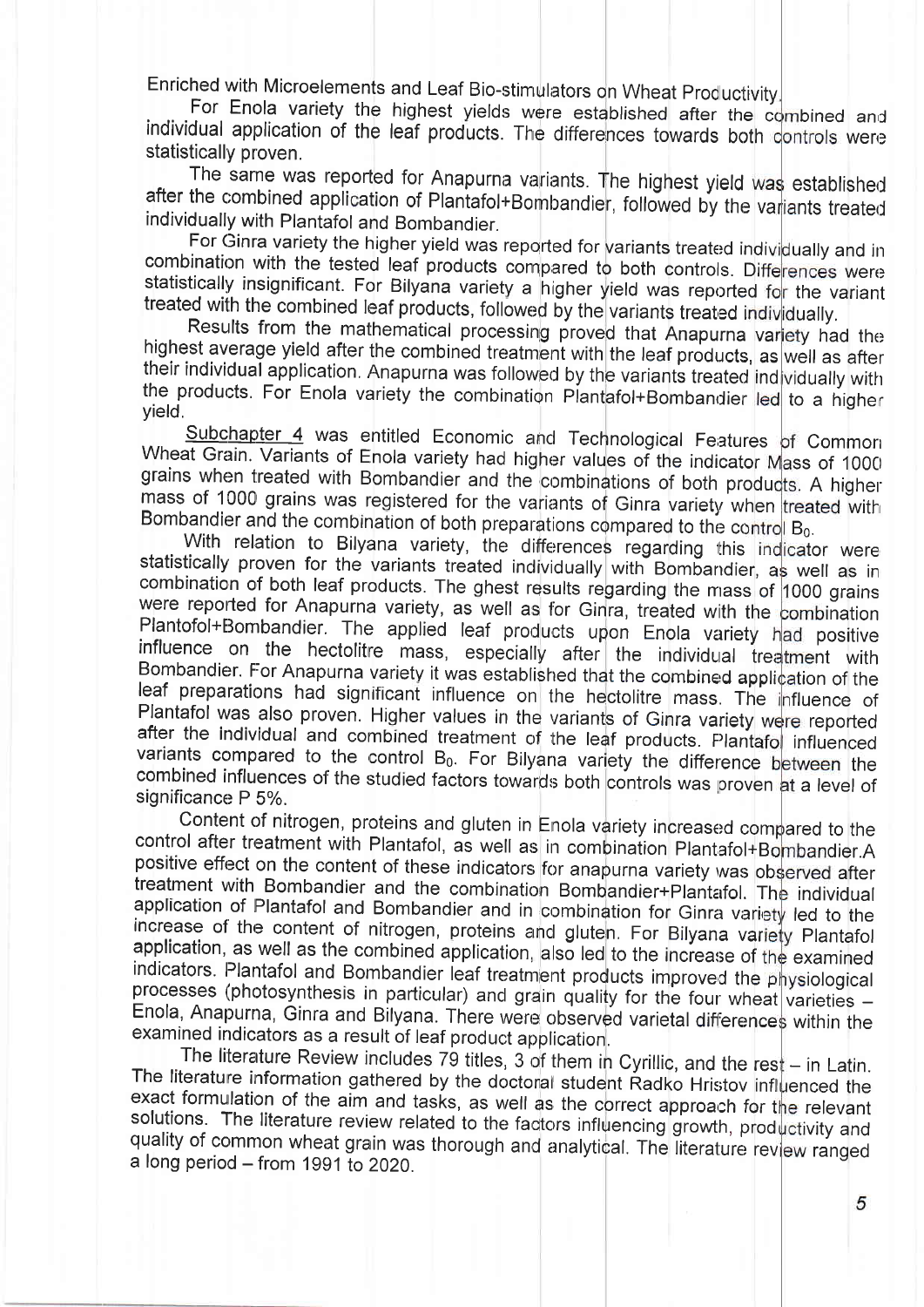# 6. Conclusions and contributions of the dissertation

The received results are exposed in 10 conclusions, which review the mair achievements of the doctoral student. They are well structured and fairly reflect the received results. The conclusions give answer to the set tasks of the dissertation work ir order to achieve the research aim.

The doctoral students have formulated the following scientific and scie contributions:

#### Scientific contributions

It has been established the influence of Plantafol and Bombandier leaf treatmen products on growth of common wheat varieties: Enola, Anapurna, Ginra and Bilyana, or the structural elements of yield, on the productivity and quality of grain /physical and chemical/.

Scientific-applied contributions<br>It has been established the productivity of common wheat varietis; Enola Anapurna, Ginra and Bilyana under the influence of individual and combined applicatior of the tested leaf treatment products – Plantafol and Bombandier. It has been proven the positive effect of the products, being applied individually or in combination, on the examined indicators, which values were higher compared to the untreated control values. There have been established the optimal combinations between the tested wheat variety and the applied leaf treatment products depending on its biological features and the meteorological conditions during the vegetation period. Results give opportunities for future application of Plantafol and Bombandier products in the cultivation technology of the studied common wheat varietieEnola, Anapurna, Ginra and Bilvana.

## 7. Critical notes and enquiries

There have been cited few Bulgarian authors – twenty in number. There are many other Bulgarian authors who examine leaf treatment products application on commor wheat.

On page 132 there have been cited publications of Asad and Rafique, 2002; Zeidanet al., 2010; Khan et al., 2010; Gomaa et al., 20<mark>15, Rawashdeh and Sala, 2015,</mark> which have not been mentioned in References chapter.

The above mentioned notes do not aim at decreasing the advantages achievements and contributions of the dissertation work. They aim at helping the candidate in his future development in the research work.

I would like to recommend the candidate to continue his research studies taking into account separate units of the cultivation technology of new common wheat varieties in the conditions of different regions in Bulgaria

#### 8. Published research papers and citations

With relation to the dissertation work, the doctoral student Radko Hristov has beer submitted 7 publications, 5 of which individual (2 in Journal of Mountain Agriculture on the Balkans; 1 in "Research works of CYE-Plovdiv"; 2 in Zemedelie plus Journal); 1 in collaboration with other authors in Scientific Papers. Series A. Agronomy; 1 in collaboration in Journal of Mountain Agriculture on the Balkans. Radko Petrov Hristov has participated in five scientific forums (two international conferences in Romania –<br>2019 и 2020 г.: two conferences with international participation is a MERNATION 0019 2019 u 2020 r.; two conferences with international participation in в ИГІЗЖ Troyan - 2019 n 2020 r.; one anniversary scientific session of CV5 Plovdiv.